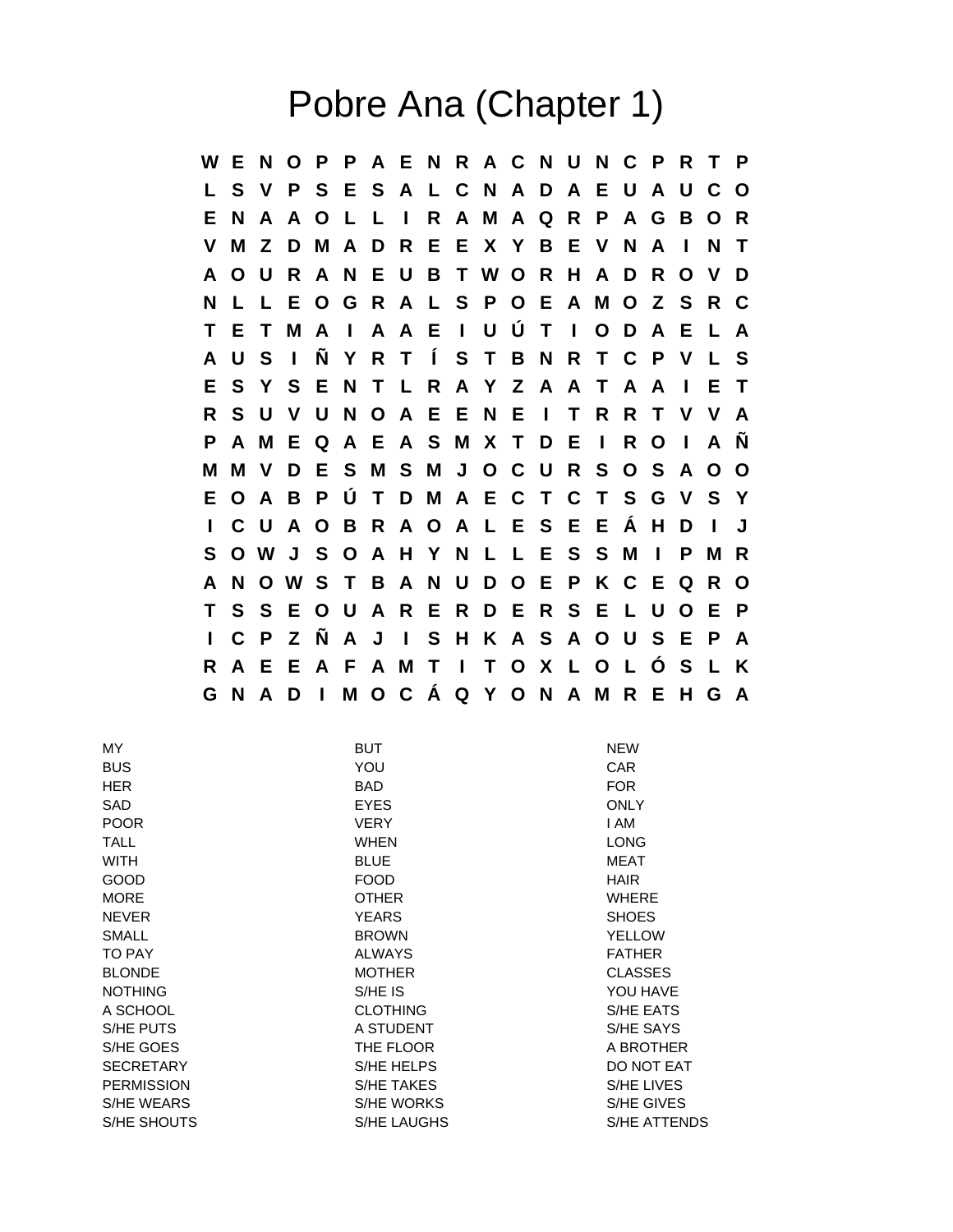S/HE STUDIES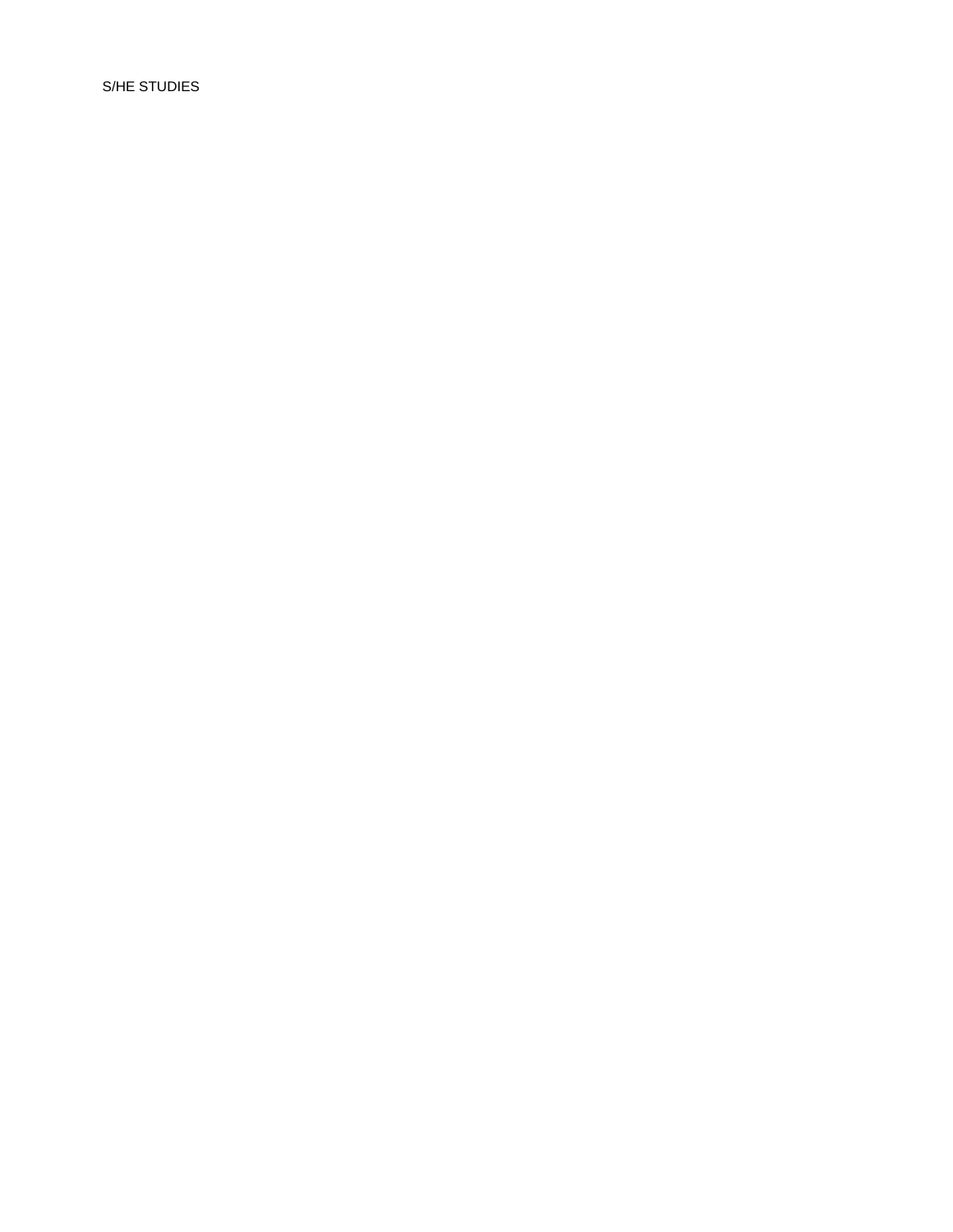S/HE IS CALLED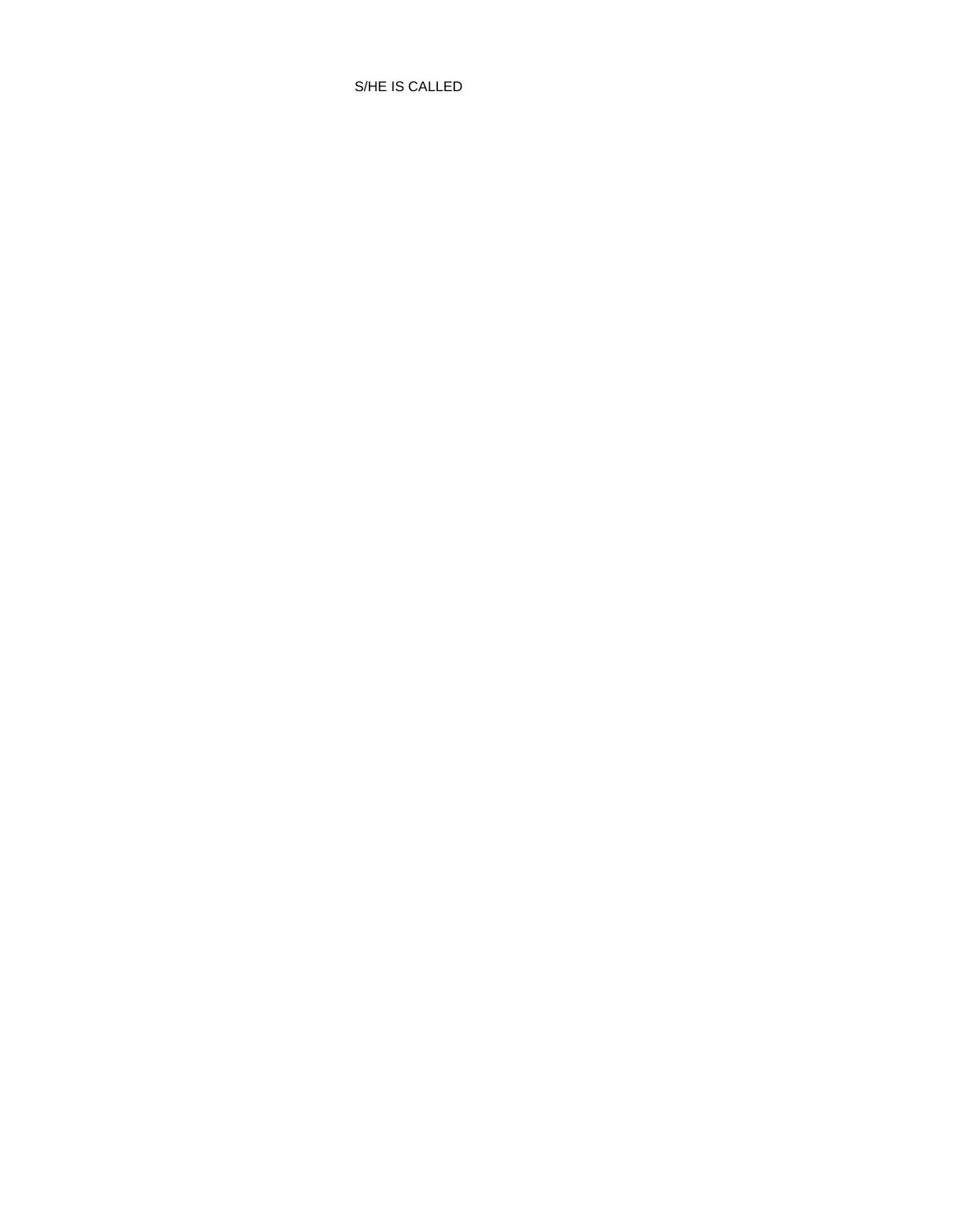HIM, HER, IT (DIRECT OBJECT PRONOUN)

S/HE HAS (PERMANENT) S/HE PICKS, RAISES UP S/HE LOOKS AT, WATCHES HIM, HER, IT (INDIRECT OBJECT PRONOUN)

S/HE IS (TEMPORARY)